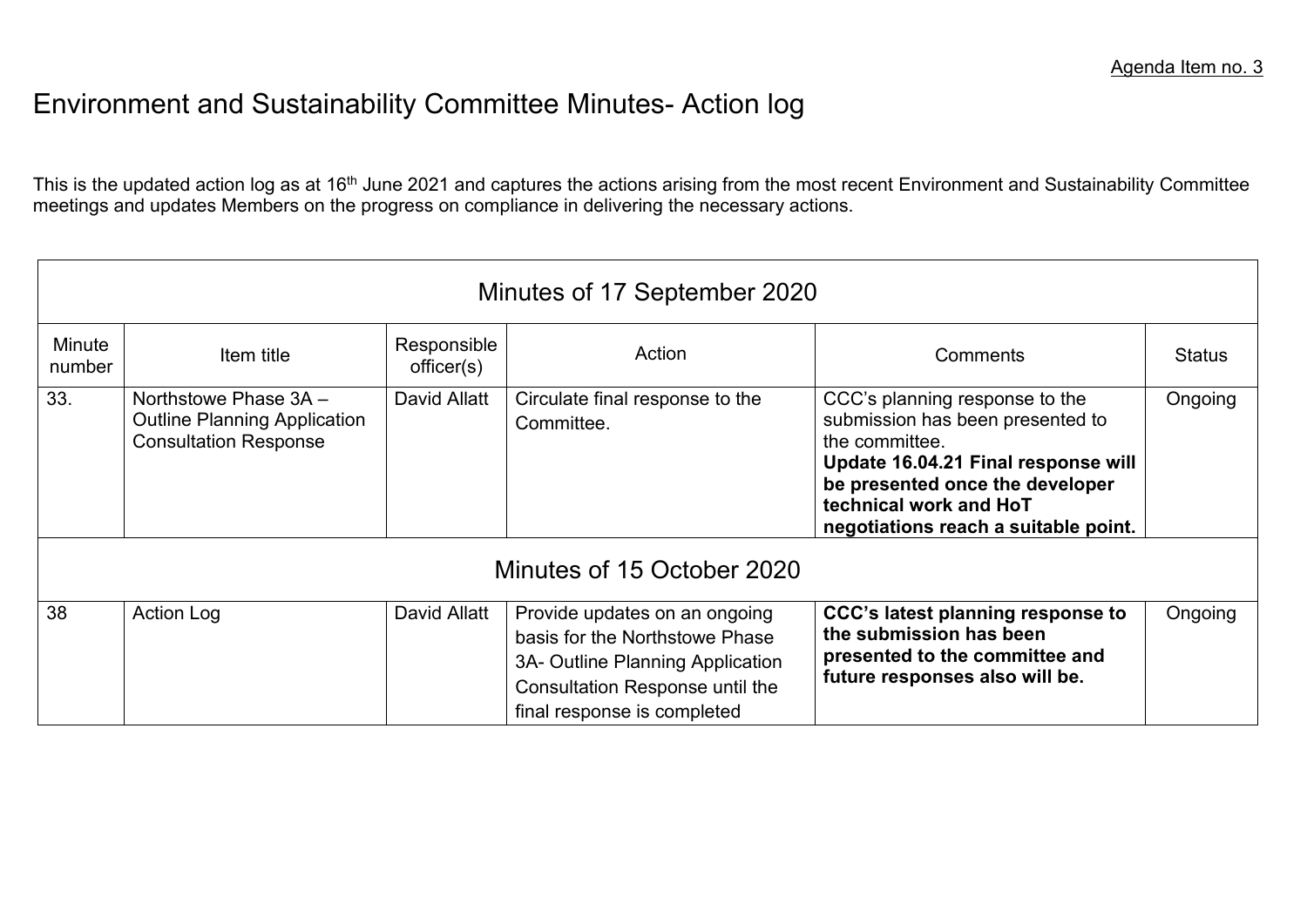| Minutes of 14th January 2021 |                                                                            |                        |                                                                                                                                                                                                                                                                                                                                                                                                                                                |                                                                                                                 |         |  |  |
|------------------------------|----------------------------------------------------------------------------|------------------------|------------------------------------------------------------------------------------------------------------------------------------------------------------------------------------------------------------------------------------------------------------------------------------------------------------------------------------------------------------------------------------------------------------------------------------------------|-----------------------------------------------------------------------------------------------------------------|---------|--|--|
| 50.                          | <b>Swaffham Prior Community</b><br><b>Heat Project- Investment</b><br>Case | Sheryl<br>French       | It was confirmed that the<br>insurances and guarantees were<br>currently under development and<br>once completed would be<br>circulated                                                                                                                                                                                                                                                                                                        | <b>Contract discussions are ongoing</b><br>during March and looking to<br>conclude during April 2021.           | Ongoing |  |  |
|                              |                                                                            | Sheryl<br>French       | A suggestion was made by a<br>Member, to instruct officers to<br>engage in a discussion with the<br>Secretary of State for Business,<br>Energy and Industrial Strategy in<br>order to broaden the Agricultural<br><b>Grant Schemes to include</b><br>incentives for landowners of<br>suitable land for future energy<br>projects. By including these<br>landowners in the scheme would<br>reduce the risks to potential future<br>developments | To be started.                                                                                                  |         |  |  |
| Minutes of 11 March 2021     |                                                                            |                        |                                                                                                                                                                                                                                                                                                                                                                                                                                                |                                                                                                                 |         |  |  |
| 59                           | <b>Schools Low Carbon Heating</b><br><b>Investment Case</b>                | <b>Chris Parkin</b>    | Members requested that similar<br>projects would be presented in a<br>single presentation format to aid<br>decision making                                                                                                                                                                                                                                                                                                                     | This action is ongoing and will be<br>checked each time a new<br>investment decision is brought to<br>committee | Ongoing |  |  |
| 60                           | <b>Civic Hub Solar Carports-</b><br><b>Investment Decision</b>             | Claire<br>Julian-Smith | Members were notified that<br>installation of electric charge points                                                                                                                                                                                                                                                                                                                                                                           | In collaboration with Cambridge<br><b>City Council, CCC is looking to</b>                                       | Ongoing |  |  |